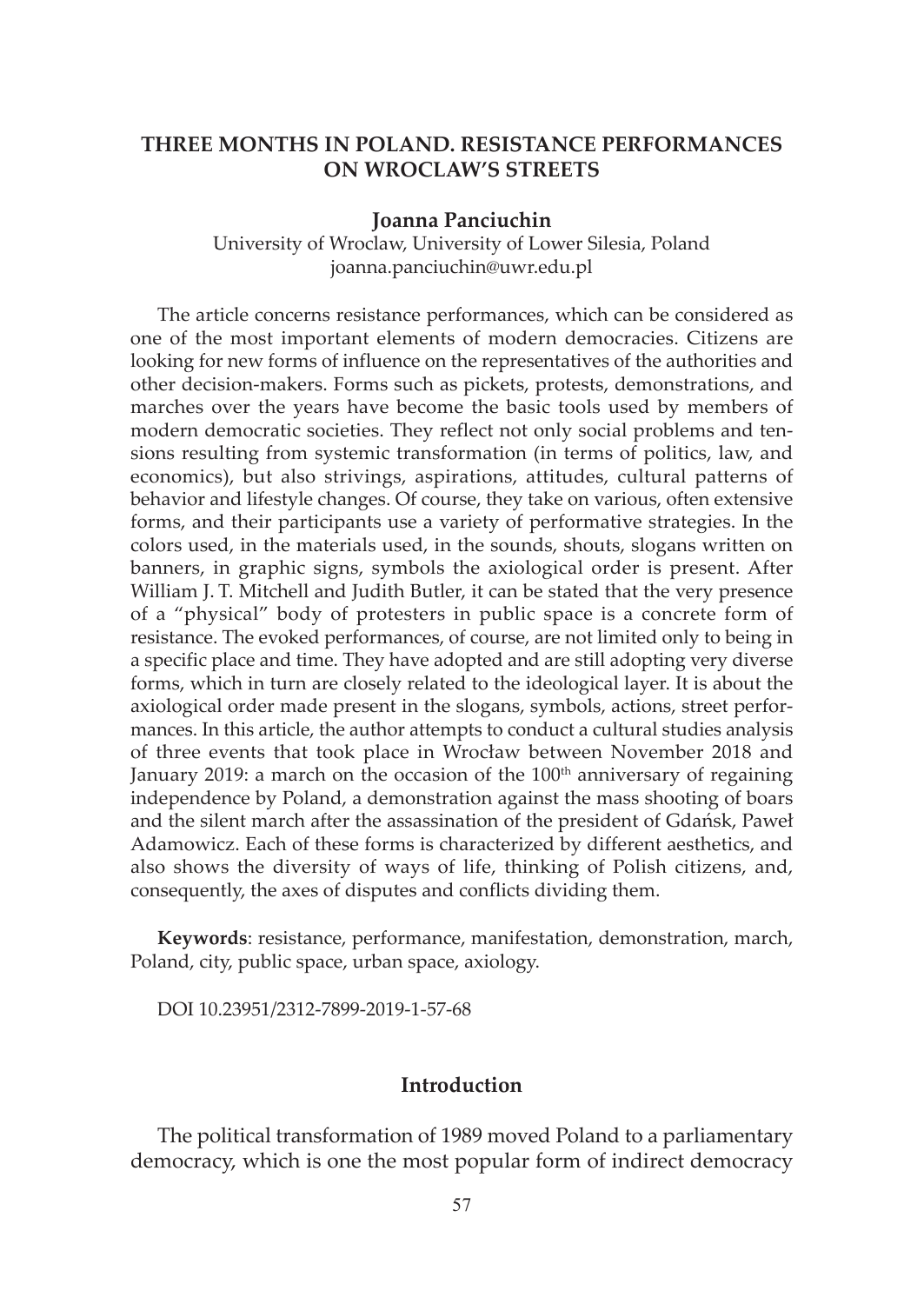today. As in most other democratic countries, with its advent, citizens began to look for alternative ways of exerting influence on the representatives of the authorities, and at the same time co-deciding on the fate of the state. Forms such as pickets, protests, demonstrations, and marches over the years have become the basic tools used by members of modern democratic societies. They reflect not only social problems and tensions resulting from systemic transformation (in terms of politics, law, and economics), but also strivings, aspirations, attitudes, cultural patterns of behavior and lifestyle changes. Attempts to influence the shape of the legislation in force and the related social order have become a permanent element of Poland's political landscape, regardless of the formations, groups, parties that have been or currently are in power. Of course, during three decades of democracy, various – sometimes unusually strong – divisions emerged (along the shared views, beliefs, values) and, accordingly, so did groups of interest seeking to realize their own benefits. The sudden disappearance of a "common enemy", in the Soviet period consolidating citizens and various opposition environments, brought to attention the formerly overlooked very different political agendas and entities, often with radically different ideological views. As a result of the transformation, competing visions of the country emerged, containing not only guidelines on aspirations and goals, sometimes quite utopian images of the future, but also differing narrations about forces or processes threatening the identity and sovereignty of the state.

In the above-mentioned forms of protest, taking the form of various resistance performances, the aspirations, expectations, conflicts and dreams of citizens are reflected, the citizens which can be placed in opposition to the functioning of indirect democracy and are better described as spokespersons "on behalf of themselves and others" rather than "instead of others". In this sense, resistance performances should be seen as elements of direct democracy<sup>1</sup>. Following William J. T. Mitchell and Judith Butler, it can be stated that the very presence of a "physical" body in public space (at a specific time and place) is a concrete form of resistance [Mitchell 2013; Butler 2016]. Protests, demonstrations, rallies etc. Of course, they take on various, often extensive forms, and their participants use a variety of performative strategies. By analyzing the activities discussed here, it is possible to show not only the diversity or significance of resistance performances but also by sketching

<sup>&</sup>lt;sup>1</sup> The classic (described in the legislations) tools of direct democracy include referenda, plebiscites, veto, consultations, assemblies, people initiatives, and with the development of new technologies also Internet voting.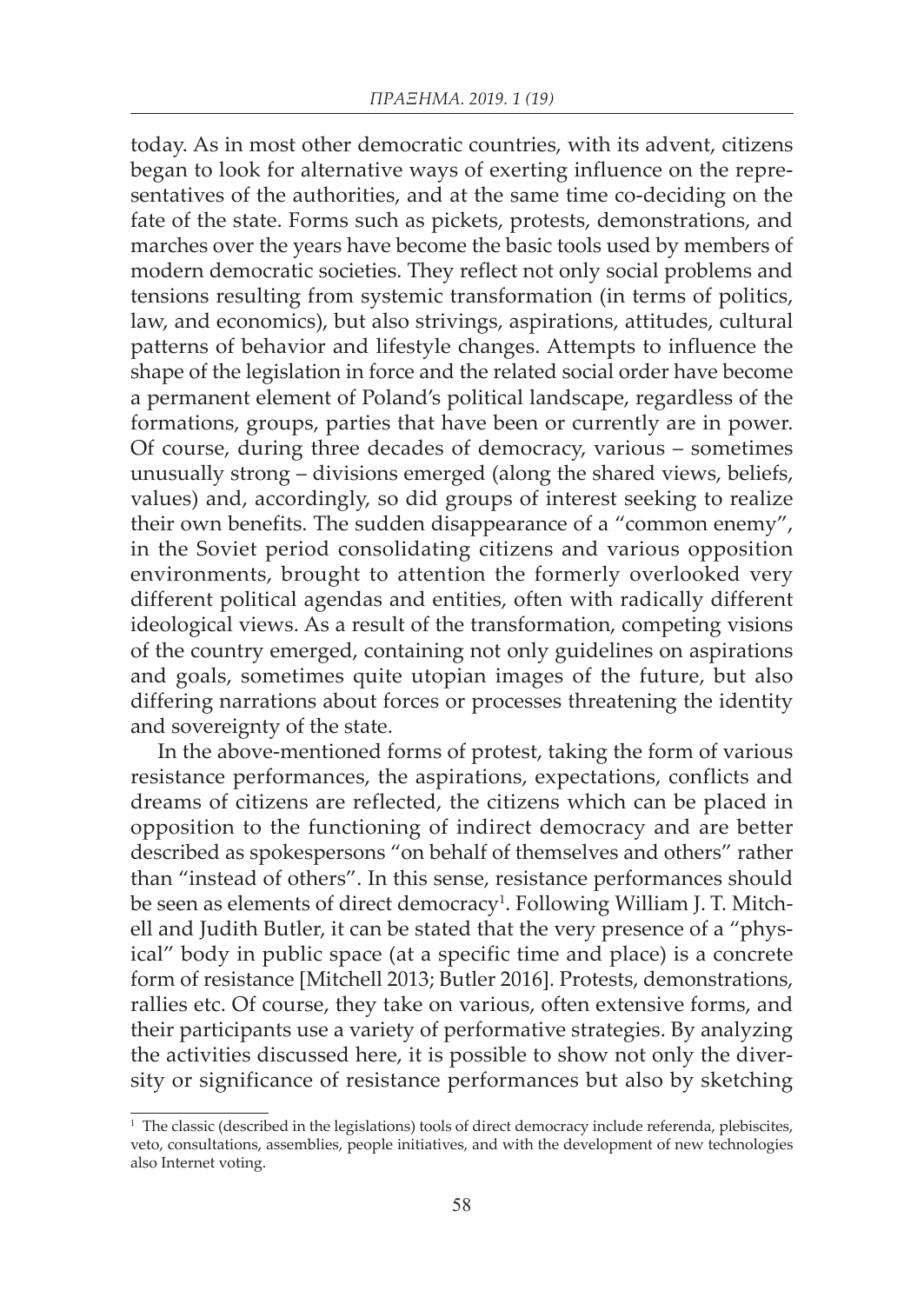different, intersecting (and converging) dispute axes – the values underlying them, which are the causative factors of human actions, can be pointed out [Pietraszko 2012]. In the colors used, in the materials used, in the sounds, shouts, slogans written on banners, in graphic signs, symbols (including gas masks, radioactivity signs, vehicle drawings, effigies of city presidents, black dress, umbrellas, booklet editions of the constitution in red cover, flags, drums, whistles, vuvuzelas) the axiological order is present. Aesthetic forms are to direct participants, witnesses, decision-makers and other actors of public life towards values that are the causative factor of these expressions. These values, in the light of Stanisław Pietraszko's (the founder of the first cultural studies in Poland) ideas, constitute the core of the most important, relatively autonomous component of the human universe. The causative factors mentioned here, constituting the most important determinant of the ways of people's lives, include biological, geographical, civilization, social factors, etc. When it comes to the dimension of culture, it is a space for the presence of practices undertaken for the sake of values. Thus, the culture – to which resistance performances certainly belong – is a special way of being a human.

Forms of protest take on a very diverse aesthetics, which in turn is closely related to the ideological layer (including ethical). Therefore, the visual aspect of performative situations becomes an extremely important component of the emerging new dimensions of democracy in this perspective. It should be assumed that this creativity and multitude of forms is governed by certain describable regularities. So, representatives of movements focused around a specific action usually create this visual layer collectively (negotiating its shape with each other). At the same time, they often use iconography that already exists globally or locally. In contrast to the sphere of art, it rarely happens that one author plays an absolutely decisive role in this process. Nevertheless, it is possible to indicate the flow of ideas, inspirations or even specific objects between the urban/public space of performances and the spaces of art (and vice versa). The aesthetics of these activities can hardly be considered as accidental. It is connected with strategies consciously developed by their initiators. Of course, visual elements are made not only as a reproduction of previously known emblems and images. They emerge primarily through the work of the imagination, seen here as crucial for the survival and further development of a democratic society. Utopia and creativity generate new senses and meanings.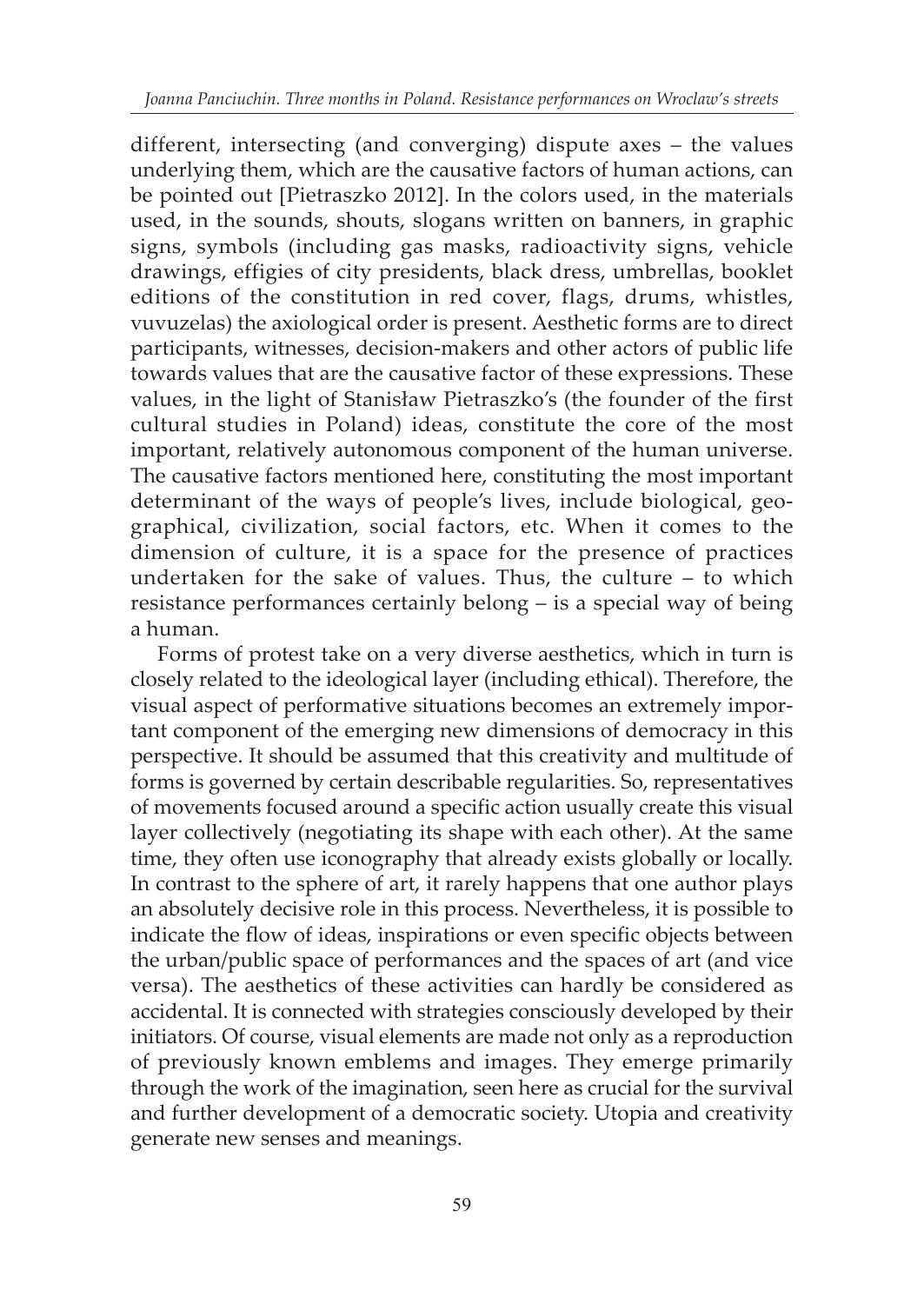The perspective presented above will serve the author of this article to attempt a cultural study of three events that took place in Wrocław<sup>2</sup> between November 2018 and January 2019: a march on the occasion of the 100th anniversary of regaining independence by Poland, a demonstration against the mass shooting of boars and the silent march after the assassination of the president of Gdańsk, Paweł Adamowicz. Each of these forms is characterized by different aesthetics, and also shows the diversity of ways of life, thinking of Polish citizens, and, consequently, the axes of disputes and conflicts dividing them.

### **The 100th anniversary of regaining independence by Poland**

For several years, the National Independence Day falling on November 11 has been raising a lot of extreme emotions among public opinion, primarily due to the ever-stronger commitment to the organization of the celebrations by so-called national and extreme-right circles. In 2018, Poles celebrated the anniversary of regaining freedom – one hundred years of independence. Therefore, this anniversary included not only the crucial day of 11th November. Plans for the whole of 2018 have been filled with various cultural, social and educational initiatives aimed at, among others, stimulating the spirit of patriotism among citizens, promoting Polish scientific and artistic achievements abroad, as well as expanding the historical knowledge of Poles. At the climax of the celebration of the anniversary, that is, on the symbolic November the 11th, nationwide events, concerts, performances, meetings, but also organized grassroots-organized forms such as marches, demonstrations, and counter-demonstrations, took place.

In Wroclaw, we have also had two types of celebrations of the National Independence Day. The first activity was organized under the name "Joyful Parade of Independence" by the city hall and three selfgovernment institutions, i.e. the Wrocław Culture Zone, the Wrocław Social Development Center and the Depot History Centre managed by the Remembrance and Future Centre. In this case, we were dealing with a planned form having its scenario, produced by a team of specialists. Four white and red parades passed through the city, consisting mainly of students from Wroclaw schools that converged at Plac Wolności (Freedom Square). There, official ceremonies took place along with

<sup>&</sup>lt;sup>2</sup> Only the events taking place in Wrocław will be discussed here, due to the place of residence of the author of the article. The aspect of participation and living observation of the performances is very important here.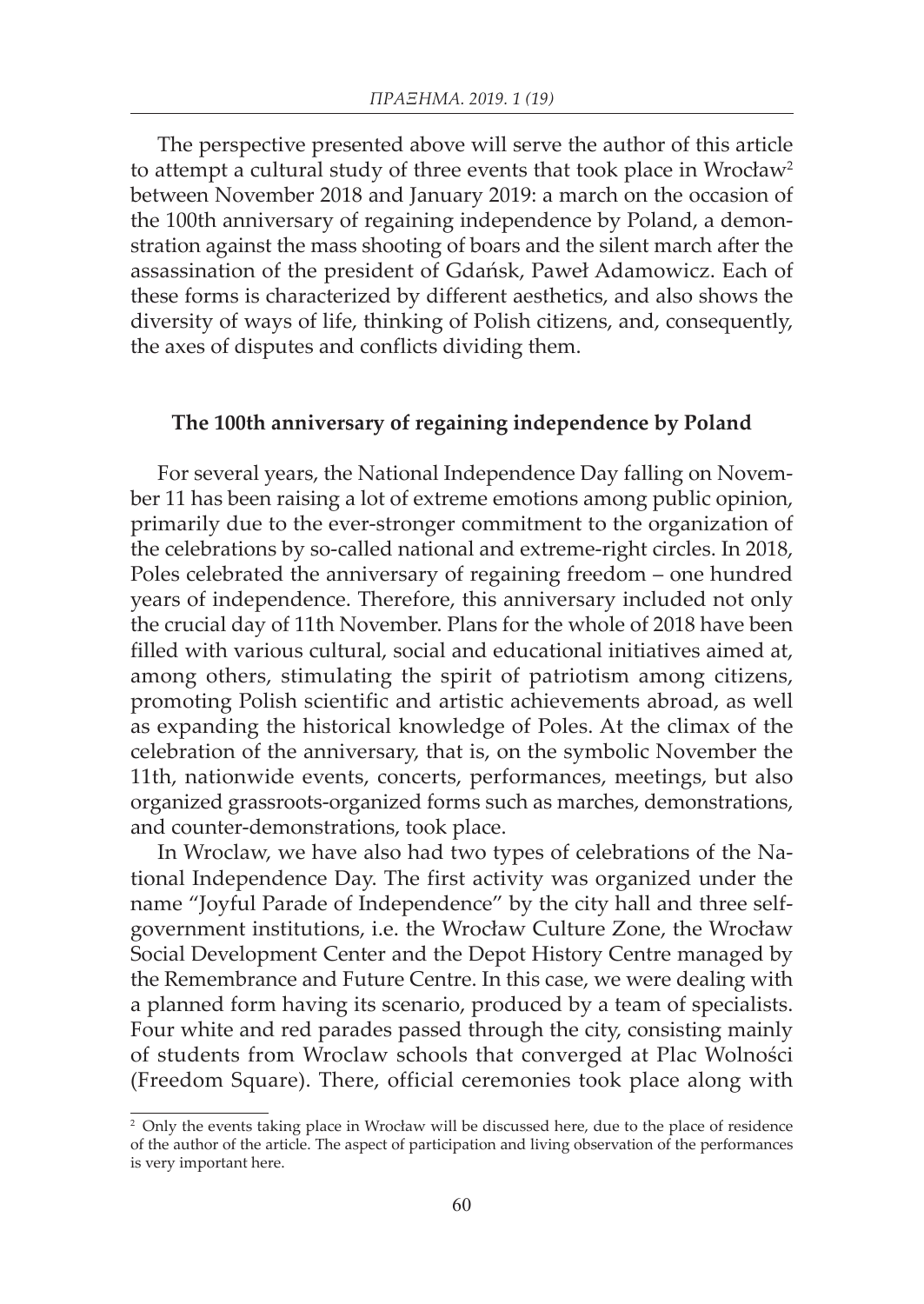a military ceremony, a parade of uniformed formation, singing the national anthem and listening to speeches of the city president and other decision-makers. The participants of the celebrations brought with them flags, flowers, and umbrellas in national colors. Many of them also painted their faces in white and red. Interestingly, there have been many items present, which normally are used by fans during the Polish national team's matches, namely white and red wigs, scarves and "jesters' hats". We are dealing here with an example of the flow of symbolism between the sphere of sport and the celebration of the national holiday. The "Joyful Parade of Independence" took the form of a spectacle, the symbolism used by its participants was subordinated to the vision of the organizers. This event can not be considered as a bottom-up activity.

In turn, in the afternoon from the Main Railway Station the "March of the Independent Poland" set off, organized by "the milieu of Wroclaw patriots and nationalists, as well as fans of Śląsk Wrocław" football team [Międlar 2018]. It should be noted at the outset that this march took place under the officially registered slogan "Life and death for the Nation". The leaders of the manifestation, Jacek Międlar<sup>3</sup> and Piotr Rybak4 , explained that this is a direct reference to the intellectual legacy of the pre-war National Radical Camp. Such justification was accepted not only by the Municipality of Wrocław – permission was issued for a public gathering – but also by journalists who distributed information about the event in numerous articles. In reality, however, the slogan "Life and Death for the Nation" was not attributed solely to pre-war national thinkers. It was also used by the NOB National Combat Organization, i.e. a national-radical, paramilitary unit of the illegal (often described as fascist or fascist) RNR "Falanga"5 organization operating in 1935–1939, that is in the period of the Second Polish Republic. The NOB "Life and Death for the Nation" was initially called the "Hand with Sword" Combat Unit. Its members took part in regular military activities – their role was to engage in active revolutionary struggle. The NOB was responsible for shots fired on the May Day parade (1937) organized by the Bund, that is, the "Universal Jewish Workers Union in Lithuania, Poland, and Russia", or bomb attacks on

<sup>&</sup>lt;sup>3</sup> An ex-priest, currently an activist of national and extreme right circles, Międlar repeatedly caused scandals among Polish public opinion due to public statements of a racist, xenophobic and chauvinistic nature.

<sup>4</sup> An activist of national and extreme right groups. In 2018, he was convicted for burning a Jew's effigy at the Market Square in Wrocław during a manifestation on the occasion of Independence Day in 2016 (also co-organized it with Jacek Międlar).

<sup>&</sup>lt;sup>5</sup> The Falanga ideology consisted not only of nationalism, anti-democraticism or anti-communism, but also anti-Semitism.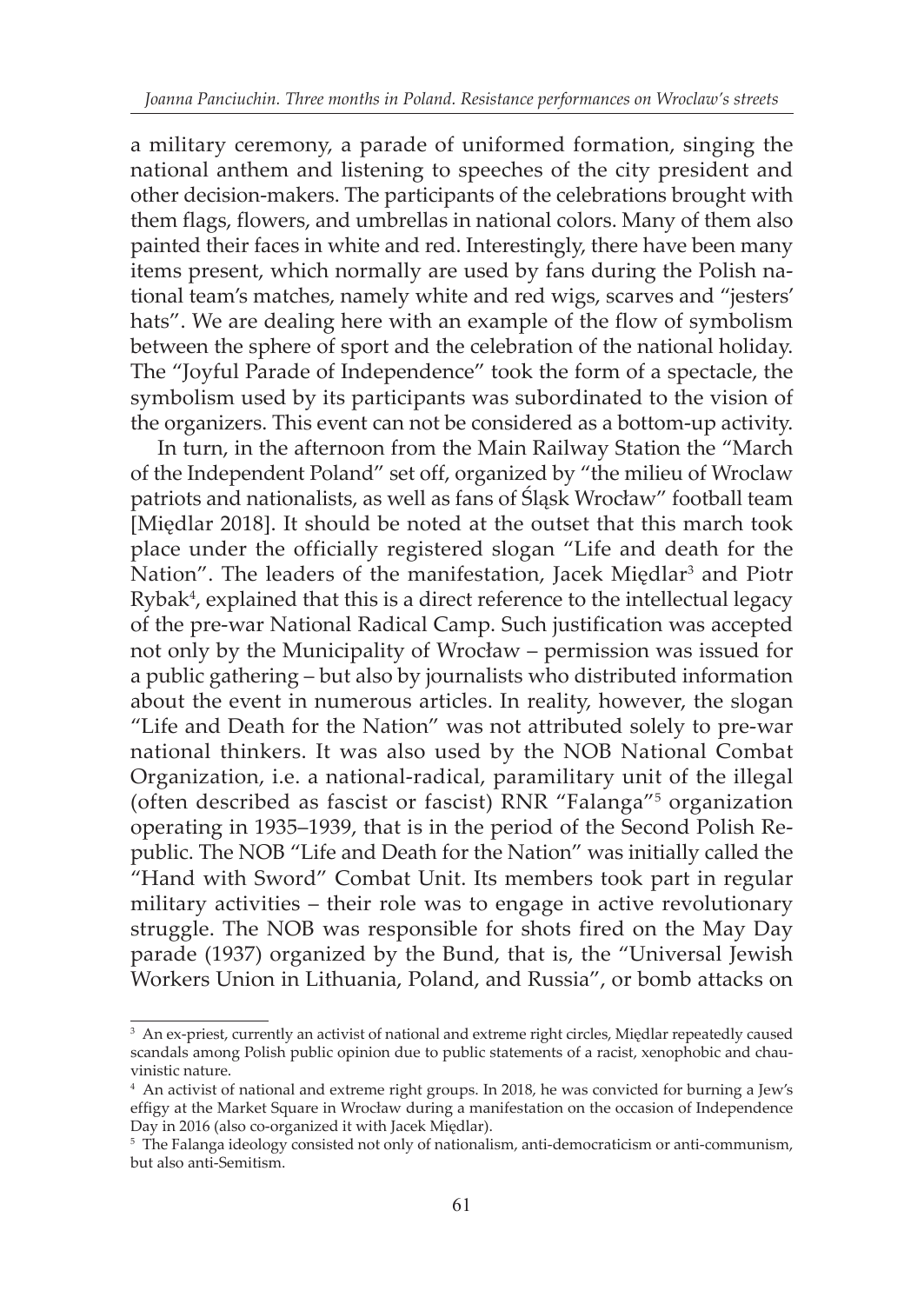the headquarters of the Polish Teachers' Union in Warsaw and Lodz<sup>6</sup>. What is important, RNR used the symbol of the phalanx, or geometrized representation of the hand holding the sword, which today is clearly identified not only with national but also with fascist and Nazi ideology. Due to many scandals related to the use of hate symbols during demonstrations organized by national and right-wing circles, as well as attempts to block the march planned for November 11, 2018, in Wrocław by the then city president Rafał Dutkiewicz, the organizers of the March of Independent Poland decided not to use phalanxes overtly. This symbol was hidden under the "Life and death for the Nation" slogan. In this way, the slogan does not refer only to patriotic values (understood in their extreme, as giving life for the homeland, not as everyday segregation of trash or participation in elections), but also to fascist and extreme national ideologies, which may not be decoded by people who do not know the history of national-radical camp.

In order to characterize the performative layer of the march, as well as try to answer the question, what were these events resisting, it is worth quoting from the preview of the demonstration. "We are convinced that our march will once again become the pride of Wroclaw, the gathering of Polish patriots above divisions, solemn celebration and strong opposition to anti-Polonism, which is gaining in size and has been plaguing the capital of Lower Silesia for years. We are aware that also this time hearing on the March of Independent Poland, leftist circles and Jewish settlers living in our homeland will get a white fever, and the anti-Polish adventurers will want to disturb our march and lead to a fuss. It will never happen!" wrote Jacek Międlar on the wprawo.pl website<sup>7</sup> [Międlar 2018]. The use of terms such as "anti-Polonism" or "anti-Polish adventurers" clearly indicates the fear of the globalization and cosmopolitization processes, and above all the reluctance towards political integration structures such as the European Union. In turn, the phrase "Jewish settlers living in our homeland" testifies to anti-Semitism and xenophobia. The fragment quoted here makes it possible to conclude that the Wrocław "March of Independent Poland" under the slogan "Life and death for the Nation" was to enable not only celebrating the day, manifesting patriotic attitude and attachment to tradition, but also to demonstrate the opposition to people and ways of thinking which proclaim openness, tolerance and weakening of borders between states and nations, thus threatening the very idea of a nation state.

<sup>6</sup> For providing information on the functioning of the slogan "Life and death for the Nation" in pre-war Poland, the author of this text would like to thank PhD Isolde Topp-Wójtowicz.

It is worth noting that Mr. Miedlar is the founder and editor-in-chief of this portal.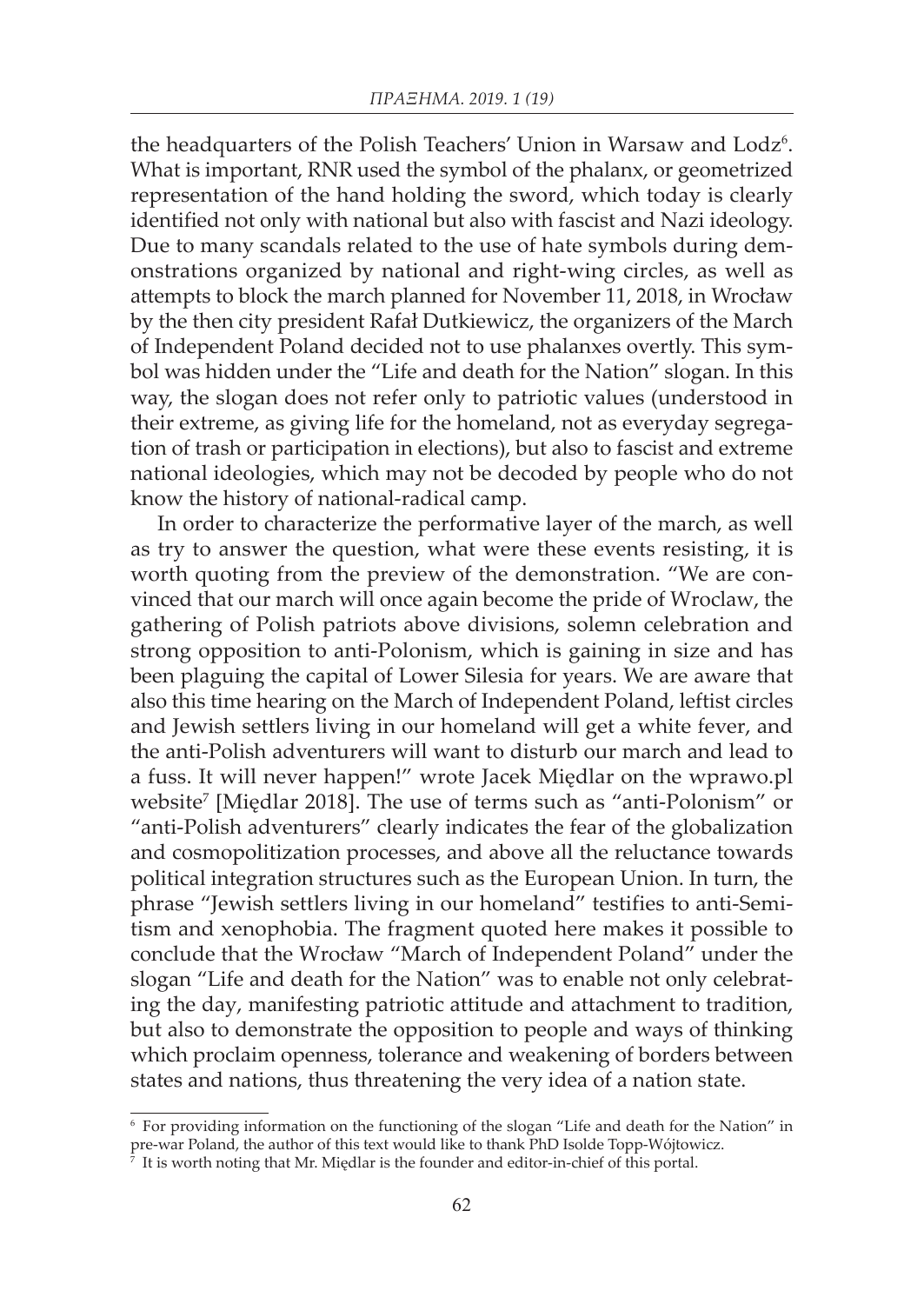The route of the march beginning at the Main Railway Station<sup>8</sup> was about two kilometers long. It ran through some of the most important Wroclaw arteries: Kołłątaja Street, Dominikański Square (a junction of numerous tram and bus lines), Kazimierza Wielkiego Street up to Gołębi Square at the City Hall building. It is estimated that around nine thousand people participated in the parade. Its participants belonged to various age groups: youth, adults, families with children and the elderly marched. A large and extremely compact group, which in fact created the front of the march, were fans of the local football team Śląsk Wrocław. The march had a very extensive performative and visual layer. It was accompanied by speeches, cheers, banners, flags, music, songs, and pyrotechnics. The procession was led by a truck with a platform for the leaders of the event. It was a kind of a moving stage from which people were constantly speaking, chants and songs were initiated. The vehicle also had a professional sound system, making the event not only visible but also audible even from a distance. In the case of the "March of Independent Poland", it was extremely important to use a wide variety of extremely powerful visual and audio media. Such a strategy was to maximize the impact of the assembly – both "internally", strengthening the sense of agency and significance of the participants of the performance, as well as "externally", testifying to the strength of the marching. Participants of the assembly chanted slogans such as: "Poland, white and red"9 , "honor and glory to the heroes", "hail to Great Poland", "pride, pride, national pride", "God, honor and fatherland", "national radicalism", "WKS"10, "anti-Bandera Poland", "from the cradle to the grave, Polish Vilnius, Polish Lviv", "away with the commune", "use a sickle, use a hammer, smash the red rabble", "away with the Brussels occupation", "here is Poland, not Polin"<sup>11</sup>. On the banners, one could read "Your tenements, our streets", "Life and death for the Nation"12, "Death to the enemies of the Fatherland", "Pole, Hungary, two nephews", "March of Patriots", "Better dead than red". The musical layer of the march was very rich, too. Apart from the chanting cited here, one could also hear Polish hip-hop songs, known from the

<sup>&</sup>lt;sup>8</sup> Wrocław's national groupings often make the Main Station the starting point of their demonstrations.

<sup>9</sup> In case of this chant, we are dealing with the transition from the sphere of supporting national teams to the sphere of public space demonstrations.

<sup>10</sup> Abbreviation of the local football team – WKS Śląsk Wrocław.

<sup>&</sup>lt;sup>11</sup> The slogan refers to the Polin Museum of Polish Jews in Warsaw, and at the same time refers to long tradition conspiracy theories of the Jews supposedly taking over the country's government (in this case, it is suggested that this is what is happening in nowadays Poland). This is a manifestation of anti-Semitism.

<sup>&</sup>lt;sup>12</sup> Next to the slogan there was a symbol of a phalanx and a Celtic cross.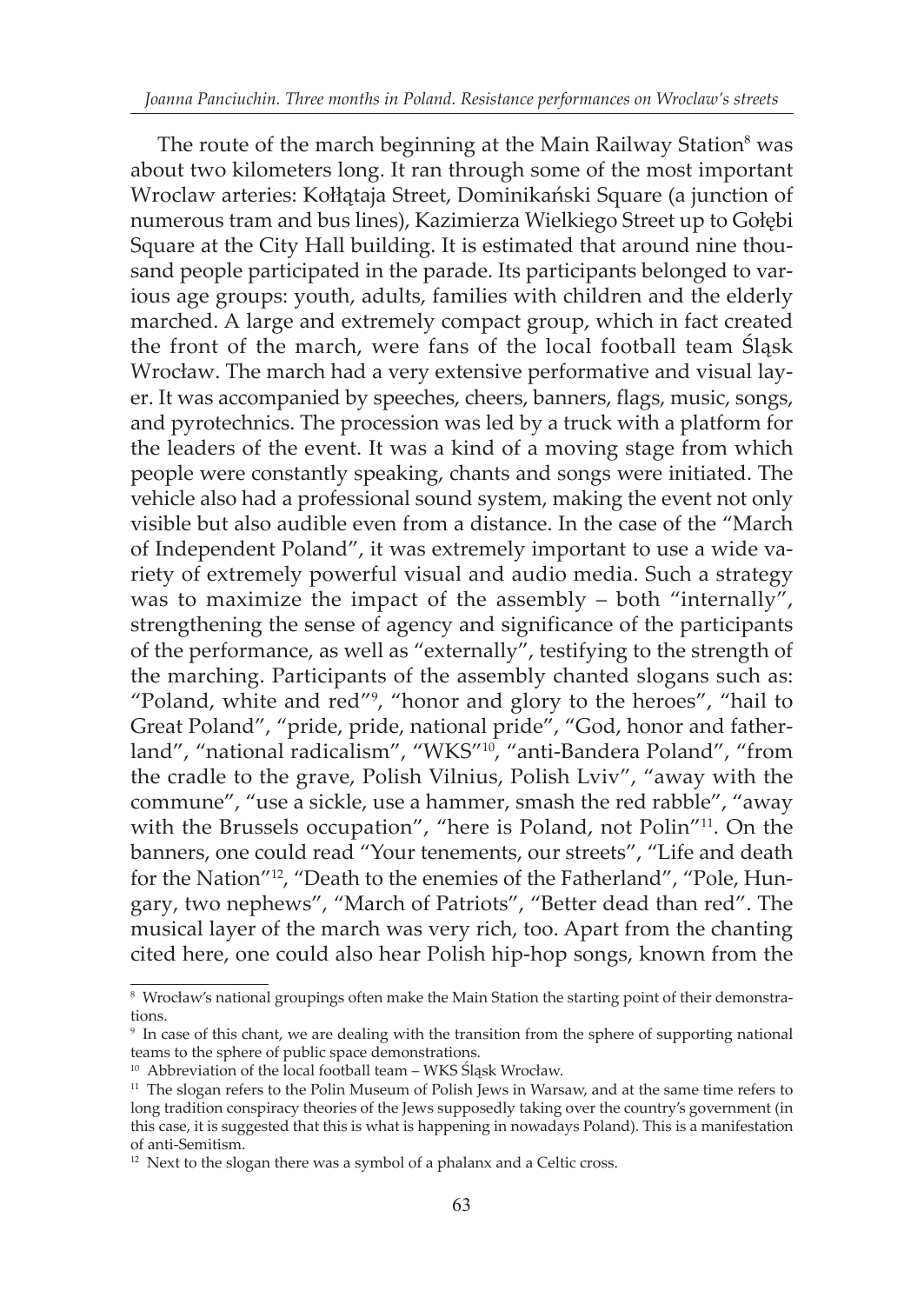football match tifo displays "Forward, Polish" performed by Marek Torzewski, patriotic song "Rota"13, Catholic religious song "God, save Poland"14 and "Poland Is Not Yet Lost" (Dabrowski's Mazurka, the national anthem).

All the examples of slogans, banners, and sounds quoted here refer us to the axiological sphere. Ways of life and being, existing and practiced individually on a daily basis, become "most visible" and "clearest" when many people will gather in a public space at the right place and time. However, the streets are governed not only by the bodies of the participants of the rally but above all by the ideas and values, constituting the causative factor of human actions (in the sphere of culture) mentioned at the beginning of this article.

### **Mass boar culling**

In February 2014, the first Polish cases of ASF, the African swine fever virus, were detected in several feral pigs (probably originating from Belarus). The disease is characterized by high mortality, it is also easily transferred from wild animals to farm animals – in this case, domestic pigs. What is extremely important, especially if this topic is viewed from the perspective of posthuman reflection, the infection does not occur through direct contact between wild boar and pig (they have no contact with each other). Therefore, the "carrier" of germs is a human being – without complying with the rules of safety and hygiene, he brings a virus to the pigsty on shoes, working clothes, litter or feed. In January 2018, the Supreme Audit Office published a report indicating that as many as 74 percents of the farms did not have the safeguards recommended in the context of ASF [Kalinowska 2019]. Although the disease has been occurring in Poland since 2014, so far the state authorities have not taken too much action to prevent the spread of the virus, although the occurrence of ASF can bring many negative consequences for the country's economy15. At the beginning of 2019, the Polish media published information of the mass shooting of wild boars planned by the Ministry of the Environment on three January weekends (12–13, 19–20 and 26–27 January). The action was justified by the need to fight

<sup>&</sup>lt;sup>13</sup> The song's text is a poem by Maria Konopnicka. After Poland regained independence, it was one of the candidates for the national anthem. However, the choice ultimately fell on "Dąbrowski's Mazurka" with the lyrics by Józef Wybicki.

<sup>&</sup>lt;sup>14</sup> This song also competed for the recognition as a national anthem.

<sup>&</sup>lt;sup>15</sup> You cannot import pigs, fresh and frozen meat from the country where the disease has been reported to an ASF-free country. This has a large impact on meat export profits.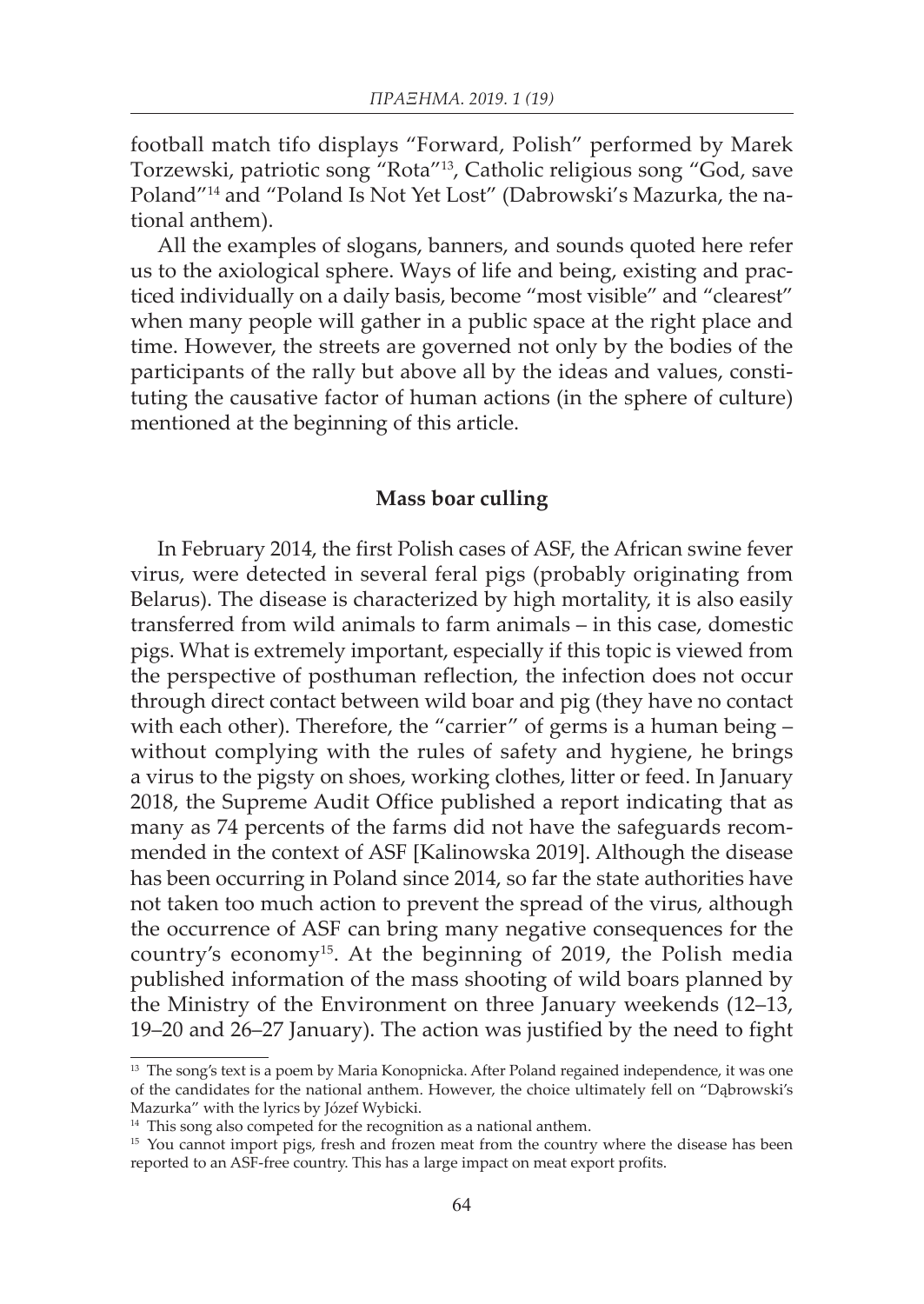African swine fever disease. The decision of the minister, Henryk Kowalczyk, aroused much controversy among scientists, ecologists, veterinarians and the hunters themselves. It was pointed out that the massive boar culling has been just a propaganda stunt, in fact not able to stop the ASF spread. On the contrary, it may contribute not only to the elimination of this species from Polish forests, but also to affect the number of other animals, such as wolves, and spread the disease further. Namely, it was argued that through such extensive hunting in a large area, wild boars would travel long distances, which would result in increased contacts between packets and at the same time increased risk of disease transmission to other animals [Łakomski 2019]. Due to many doubts as to the necessity of shooting and objections regarding the actual use by hunters of the adopted safety procedures (there were cases where hunters left dead boars in the forest, which in the context of the fight against ASF is unacceptable) – activists tried to block hunting or at least observed and recorded them. In turn, the citizens of several Polish cities organized pickets and demonstrations to express their opposition to the shooting of these animals.

On January 12, a demonstration under the slogan "Leave the boars in peace!" took place in the Wrocław Market Square, was organized on the initiative of Anna Witańska, a member of the Wrocław Anti-Hunting Movement. In the announcement of the event posted on the Facebook portal, one could read that the rally is meant as "peaceful protest against the slaughter of wild boars in Poland planned by the Ministry. Culling is not a solution". Around two hundred Wrocław residents gathered around the pillory, which very often plays the role of a rostrum for speakers during protests. The audience chanted: "the boar does not transmit the disease, let the minister apologize", "the boar is wild, not bad", "stop the slaughter of wild boars", "slaughter of wild boars will not bring results", "Boars, let them live! Deer, let them live! Wolves, let them live! Bison, let them live! Foxes, let them live!", "together for wild boars, together for forests!", "today it's boar, tomorrow it's...?", "wildlife, it's not politics", "politics away from wild boar!". The banners read: "The greatest plague is incompetence", "Stop the slaughter of wild boars! Ministers to resign!", "Boar – the engineer of the forest", "At what age did you grow out of compassion?", "ASF is spread by the people, not the boars", "Boars above the elites"16, "Do not kill", "Slaughter of the boar will not give results", "Pigs to doctor", "You will not wash this blood off your hands!". At the visual layer of the protest there were also

<sup>&</sup>lt;sup>16</sup> This inscription was accompanied by the symbol used by the anarchists (the letter A inscribed in a circle).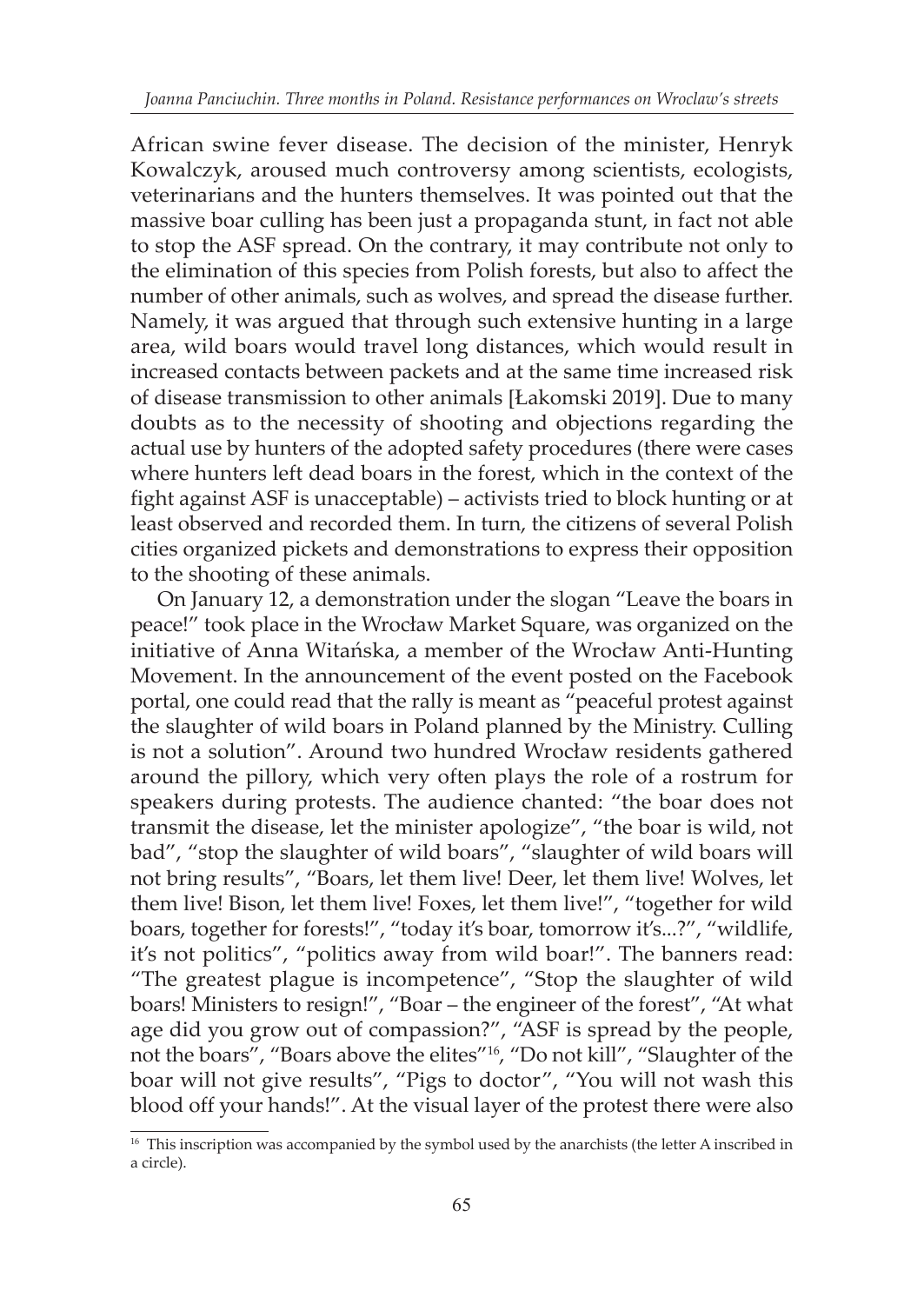drawings depicting the boars, often made and held by children. Some of the participants of the manifestation wore masks referring to the heads of animals, in defense of which they came in January to the Wroclaw Market Square. The element that distinguishes this resistance performance from other protests was the use of many playful elements – from the above-mentioned drawings, through the slogans referring to the well-known poem by Jan Brzechwa entitled "Wild is the boar", to the common singing of the altered version of the popular birthday song – instead of "100 years, 100 years, may they live" it was "100 years, 100 years, may they dig". It is also important that among all the emblems and performances there were no signs or symbols referring to parties or political groups. The assembly did not have its clear leaders either.

In this case, the "Leave boars in peace!" rally promotes resistance not only to the environmental policy in force in Poland but also to global processes.

### **Murder of the President of Gdańsk**

On 13 January 2019, the 27th Finale of the Great Orchestra of Christmas Charity took place, the largest and most popular charity event in Poland. As part of the finale, concerts, performances, workshops, auctions, meetings were held in many cities, towns, and villages – both in Poland and abroad – during which the volunteers of the Great Orchestra of Christmas Charity were collecting money for, among others, medical equipment. An obligatory element of each finale is the so-called "Light up to the sky", meaning a fireworks display at 20:00 or, in the "pro-animal" version, a laser show or cold fires. On January the 13<sup>th</sup> a concert "Gdańsk for the Great Orchestra of Christmas Charity" was organized in Gdańsk at Targ Węglowy. Just before 20:00, Paweł Adamowicz, the city president, gave a short speech. During the traditional countdown to "The Light", Stefan W. rushed to the stage and stabbed the President three times with a knife. Due to the inadequate quick reaction of the security services, the attacker managed to walk over the stage and shout to the microphone: "Hello! Hello! My name is Stefan W <...>. I sat innocently in prison. I sat innocently in prison. The Civic Platform<sup>17</sup> tortured me. That's why Adamowicz died". After the assassin was overpowered, Adamowicz was transported to the hospital, where he died on the next day.

<sup>&</sup>lt;sup>17</sup> Platforma Obywatelska is a formerly ruling political party, currently the second force in the Polish parliament.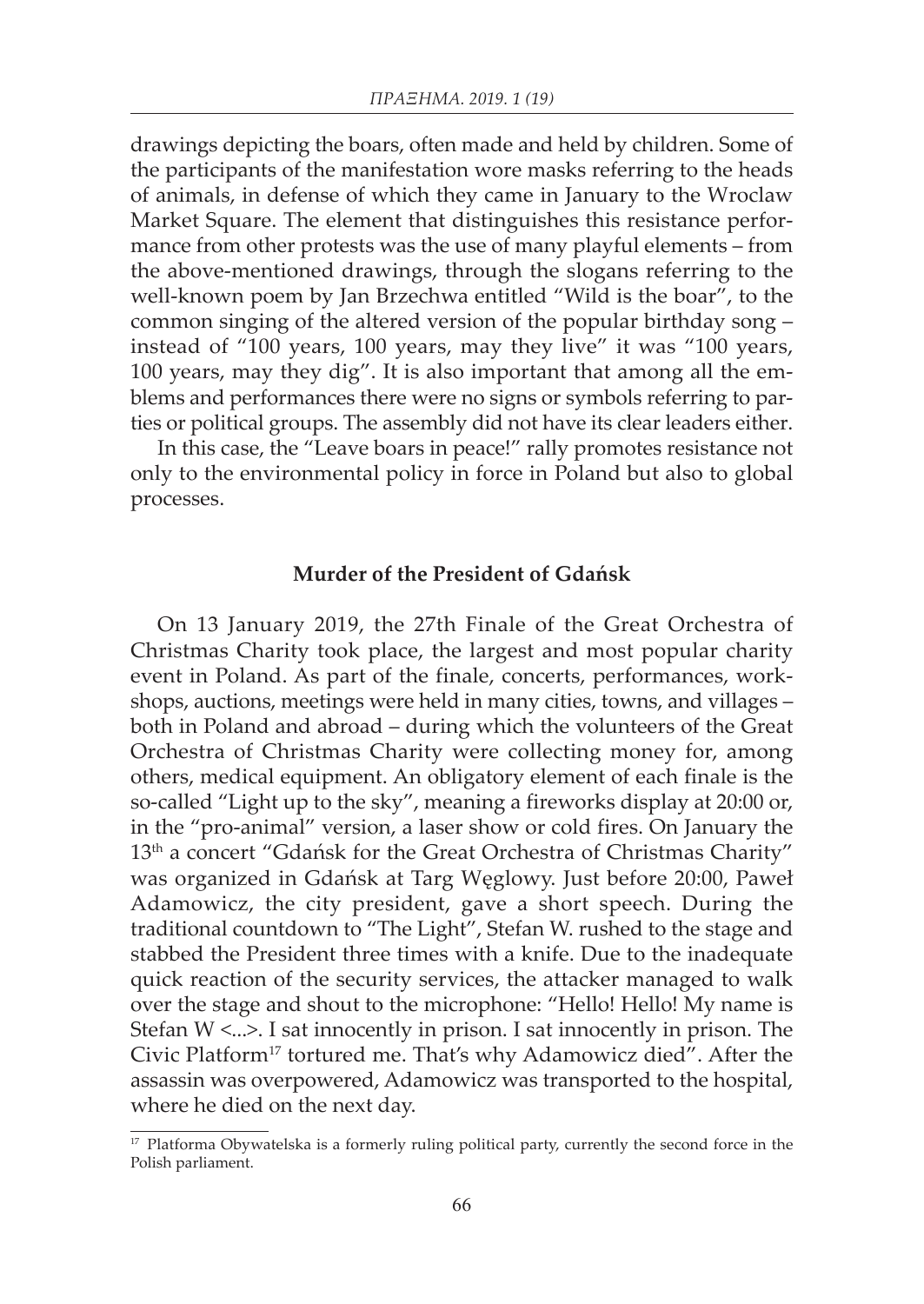The tragic event dominated media coverage, as well as people's conversations in homes, workplaces, on the streets. The murder of the president of one of the largest Polish cities caused terror and confusion among citizens. Adamowicz was known for his policy of openness. It was extremely important for him to respect cultural and ethnic diversity (he cooperated with the Kashubian minority among others, he also actively contributed to Polish-German reconcilement). As one of the few city mayors, he was involved in the process of implementing the immigrant integration program. He also manifested his openness and tolerance with personal participation in the Gdańsk Equality March. He repeatedly expressed opposition and dissatisfaction with the policy of the ruling party, Law and Justice. He also struggled with insults, threats, and harassment by opponents of ideological views many times<sup>18</sup>. The death of President Adamowicz thus became a painful proof of the raging policy of hatred. The murder of a person who for many was a model not only of an ideal local government but also a wise, tolerant politician, meant the triumph of violence. The shock was compounded by the situation in which the attack was carried out, i.e. during the finale of a major charity event.

In response to the events of 13 and 14 January, memorial marches were organized in many Polish cities, which were intended not only to help the communal experience of mourning but also to express protest to hate speech and violence. In Wrocław, the parade was planned for 18.01, that is a day before the funeral ceremony. The march took place in silence. Its visual layer consisted of a few white and red flags, candles and one small inscription "Stop violence, hatred, divisions". On Solny Square, where the congregation was completed, the Polish national anthem was sung, and the "Sound of silence" performed by the Disturbed band was playing. This song became a kind of symbol of mourning after Adamowicz's death. It was first played on January 14 in Gdansk. The title "Sound of silence" is supposed to express not only regret, silence and emptiness following loss but also fear and bitterness towards the – staunchly opposed by Paweł Adamowicz – hate speech, constantly spreading not only on the Internet, but also entering the public debate.

The march of 18 January was an example of manifesting a protest by gathering human bodies in a specific place and time. Lack of chanted passwords or banners does not diminish the power of the demonstration. Energy of allied bodies, occupying public space, building a community of resistance to violence, intolerance and hate speech are the basic distinguishing traits of marches after Paweł Adamowicz's death.

<sup>&</sup>lt;sup>18</sup> A national-radical group, the All-Polish Youth, issued a death certificate of Paweł Adamowicz.